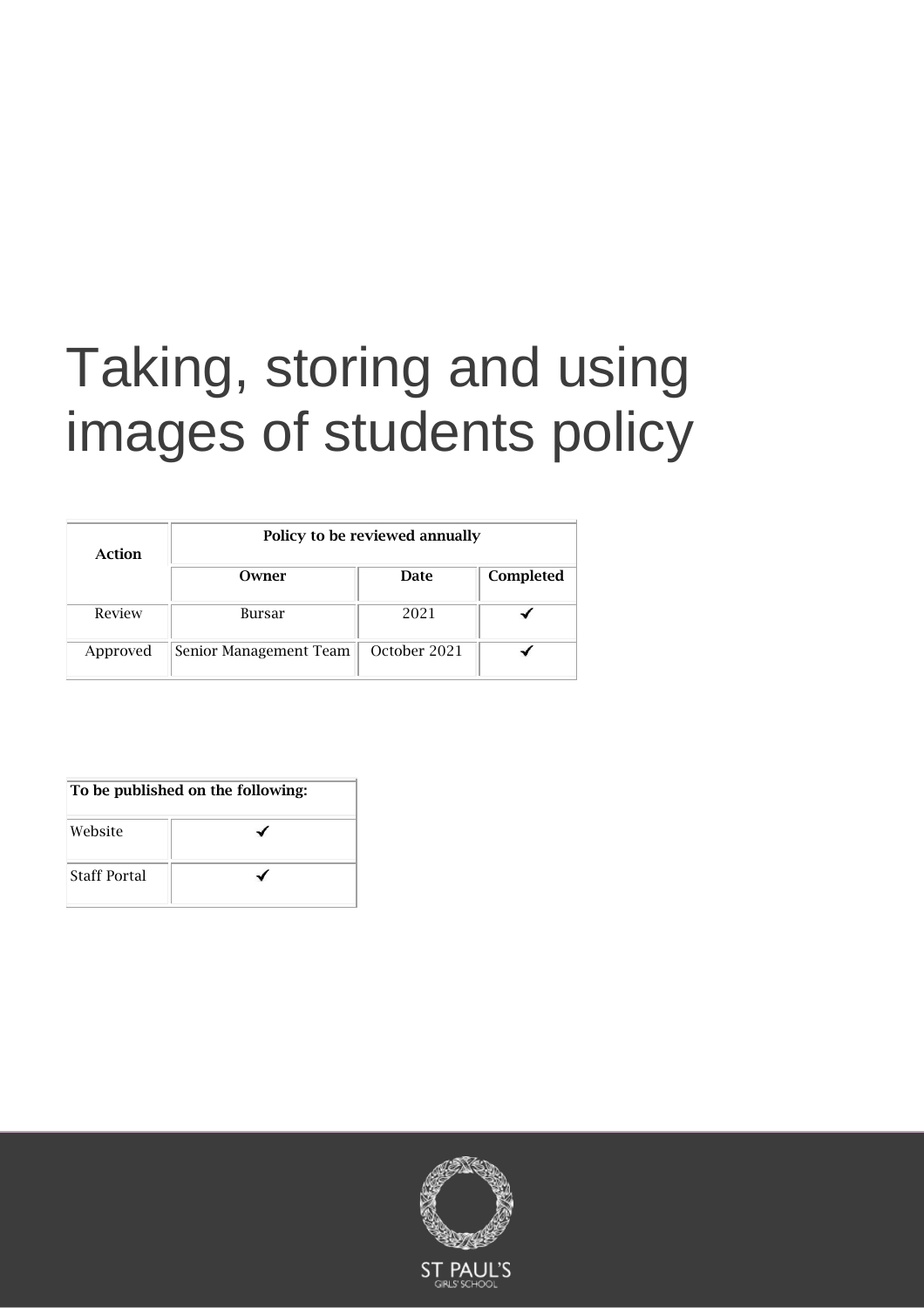# Taking, storing and using images of students policy

## 1. Purpose

- 1.1 This policy is intended to provide information to students, to parents, carers or guardians (referred to in this policy as parents), and to guests of parents e.g., grandparents and family friends, (all referred to in this policy as parents) about how images of students are normally used by St Paul's Girls' School ('the school').
- 1.2 It also covers the school's approach to the use of cameras and filming equipment at school events and on school premises by parents, students, and the media.

## 2. Links to other policies

- 2.1 This policy should be read alongside the following:
	- Terms and Conditions of the Parent Contract;
	- Privacy notices.
	- Use of CCTV Policy
	- Acceptable Use policies
- 2.2 Guidance for staff on the taking and use of photographs and images is set out in the Staff Code of Conduct and the Acceptable Use Policy Staff Supplement.

#### 3. General points to be aware of

- 3.1 Certain uses of images are necessary for the ordinary running of the school; other uses are in the legitimate interests of the school and its community and unlikely to cause any negative impact on students or parents. The school is entitled lawfully to process such images and take decisions about how to use them, subject to any reasonable objections raised.
- 3.2 Please see the Privacy Notice and the Summary Privacy Notice for Students for more information about how the school uses photographs and videos of students. The school may seek specific consent from parents before using a photograph or video recording of the student where the school considers that the use is more privacy intrusive. Where the student is judged to be of sufficient maturity, we may seek the student's specific prior consent in addition to or instead of the parents' consent.
- 3.3 Parents who accept a place for their child at the school are asked to indicate their agreement to the school using images of them as set out in this policy via the Acceptance Form attached to the Parent Contract or from time to time if a particular use of the student's image is requested. CCTV is in use on the school premises and will sometimes capture images of students and parents. Images captured on CCTV systems are used in accordance with the Privacy Notice and CCTV Policy.
- 3.4 Any parent who wishes to limit the use of images of a student for whom they are responsible should contact the Communications team (communications@spgs.org).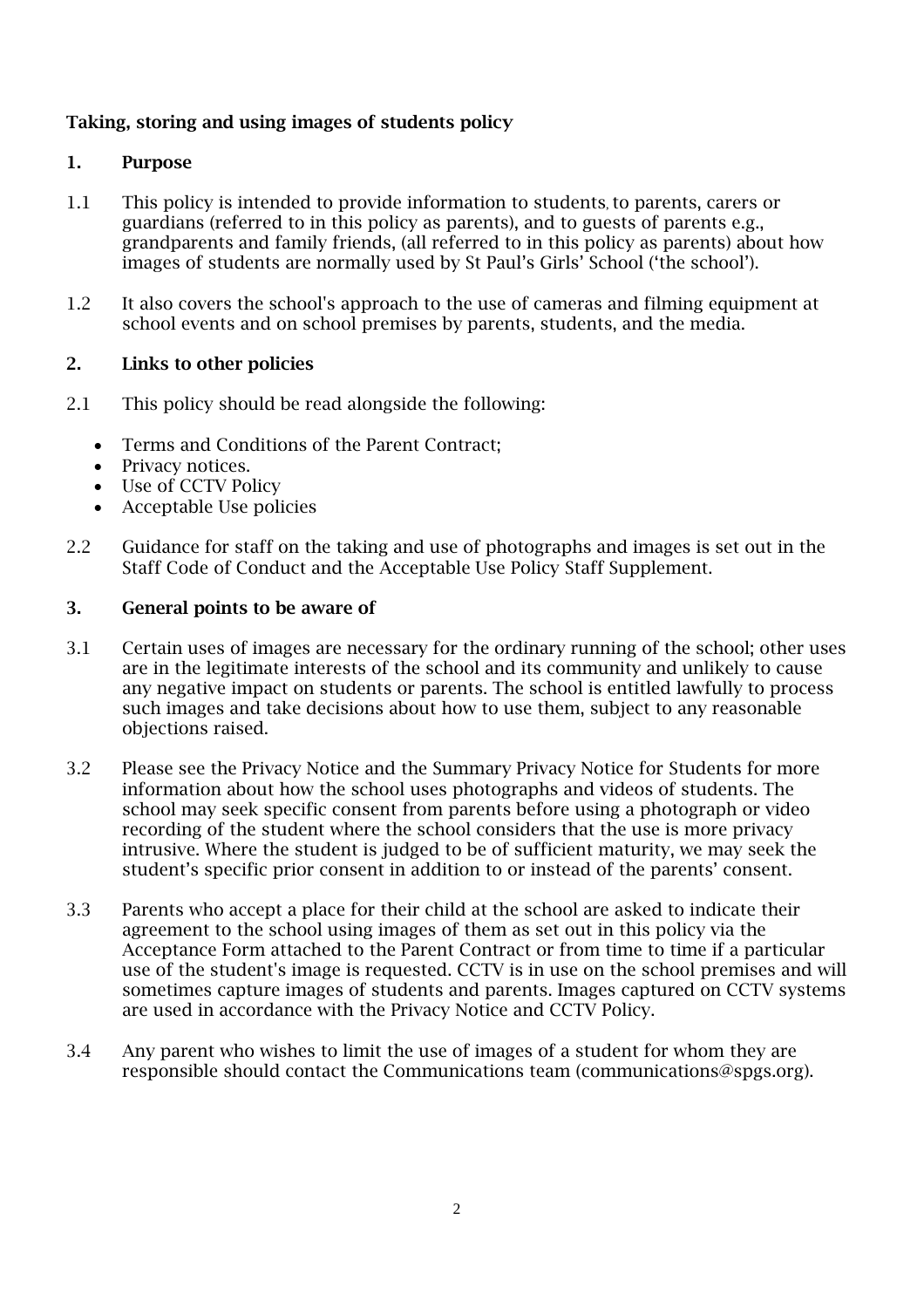# 4. Use of student images in school publications

- 4.1 Unless the relevant student or their parent has requested otherwise, the school will use images of its students to keep the school community updated on the activities of the school, and for marketing and promotional purposes, including:
	- use in the school's promotional material such as admissions publications, the website or social media;
	- use in the school's news and events publications (hard copy and electronic);
	- educational purposes as part of the curriculum or extra-curricular activities.
- 4.2 In relation to partnership and SPGS International schools, we will obtain consent for the use of images where required

# 5. Use of student images for identification and security

5.1 All students are photographed on entering the school and, thereafter at intervals, for the purposes of internal identification. These photographs identify the student by name, year group and tutor group.

## 6. Use of student images in the media/publicity

- 6.1 When media/publicity is expected at an event (including those organised by third parties) or school activities, the school will make every reasonable effort to ensure that any student who has or whose parent has refused permission for images of that student to be made in these circumstances is not photographed or filmed by the media.
- 6.2 The school will only use a student's first name in publications. If a full name becomes necessary to go alongside an image this will only be provided where the parent or student has consented as appropriate.

#### 7. Use of student images in lessons

- 7.1 Photographs and videos may be taken during lessons to support learning, and these may include images of students.
- 7.2 In the event that remote learning is required, the school may use interactive platforms such as Zoom. This may include video and audio of the teacher and, in some instances, of the students taking part in the session. Some of these sessions may be recorded. All 1:1 sessions will be recorded for safeguarding purposes and some lessons/sessions may be recorded at the discretion of the teacher to be used as a learning tool. Students should not turn off the camera on their device unless they have a legitimate reason for doing so that they have already discussed with their tutor.

# 8 Use of student images in examinations

8.1 For certain non-examination assessments, in subjects such as drama or PE, images or videos of candidates may be used as evidence of participation or contribution.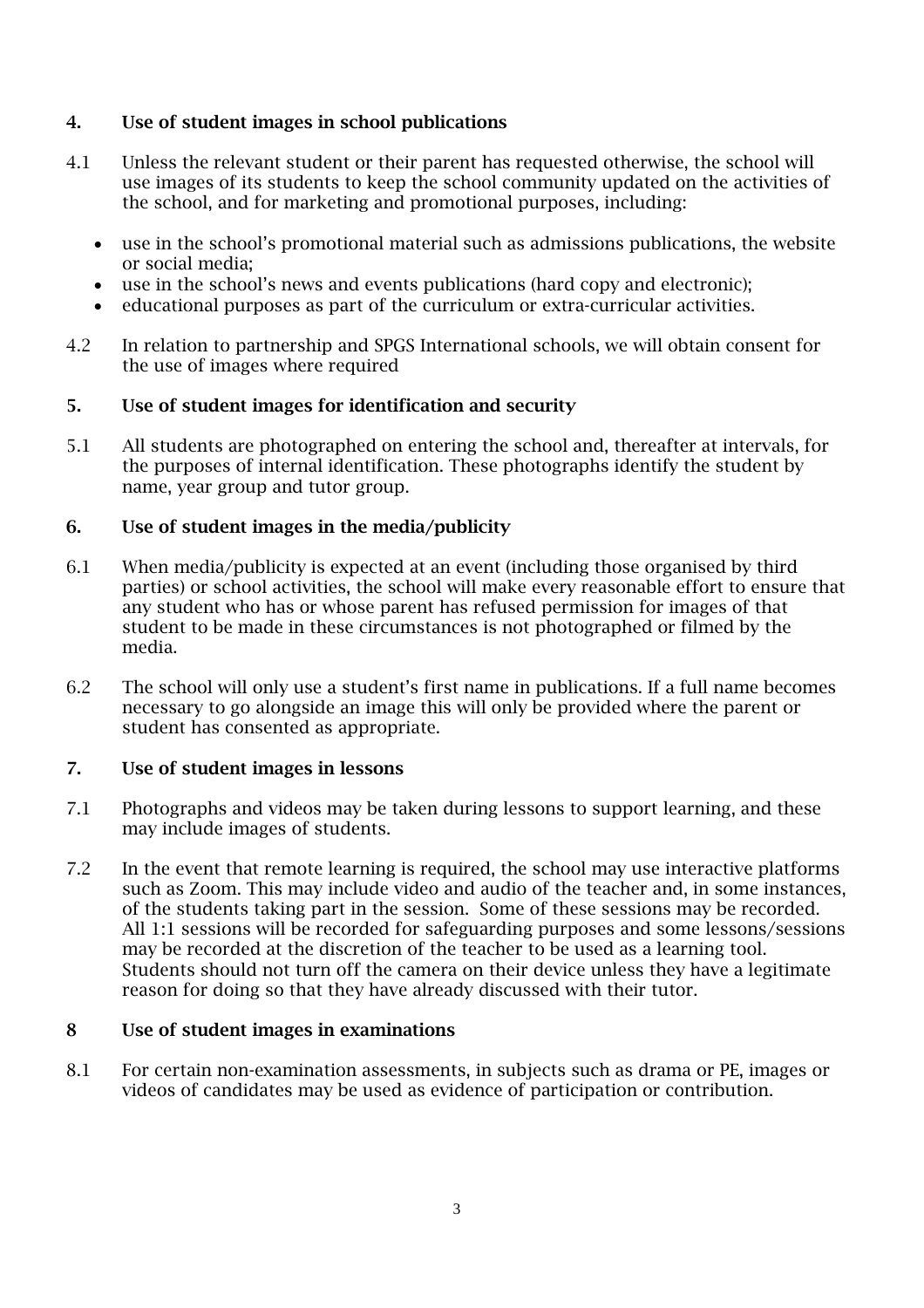## 9. Security of student images

- 8.1 Professional photographers, film companies and the media are accompanied at all times by a member of staff when on school premises. The school uses only reputable professional photographers and makes every reasonable effort to ensure that any images of students are held by them securely, responsibly and in accordance with the school's instructions and Data Protection legislation,
- 8.2 The school takes appropriate technical and organisational security measures to ensure that images of students held by the school are kept securely on school systems and protected from loss or misuse. The school will take reasonable steps to ensure that members of staff only have access to images of students held by the school where it is necessary for them to do so.
- 8.3 All staff are given guidance on this policy, and on the importance of ensuring that images of students are made and used responsibly, only for school purposes, and in accordance with school policies and the law.

# 9. Use of cameras and filming equipment (including mobile phones) by Parents

- 9.1 Parents are asked to be mindful of the spirit of this policy when taking group photos and are reminded that such images are for personal use only. Only photos containing images of your own child/children may be shared on social media.
- 9.2 When an event is held indoors, such as a play or a concert, parents should be mindful of the need to use their cameras and filming devices with consideration and courtesy for cast members or performers on stage and the comfort of others.
- 9.3 Parents are reminded that copyright issues may prevent the school from permitting the filming or recording of some plays and concerts. The school will always print a reminder in the programme of events where issues of copyright apply.
- 9.4 The school reserves the right to refuse or withdraw permission to film or take photographs (at a specific event or more generally), from any parent who does not follow these guidelines, or is otherwise reasonably felt to be making inappropriate images.
- 9.5 The school sometimes records plays and concerts professionally (or engages a professional photographer or film company to do so).

#### 10. Use of cameras and filming equipment by students

- 10.1 All students are encouraged to look after one another, and to report any concerns about the misuse of technology, or any worrying issues to a member of the pastoral staff.
- 10.2 The use of cameras or filming equipment (including on mobile phones) is not allowed in toilets, washing or changing areas, nor should photography or filming equipment be used by students in a manner that may offend or cause upset.
- 10.3 The misuse of images, cameras or filming equipment in a way that breaches this policy, the school's Anti-Bullying Policy, or the School Acceptable Use policy, is always